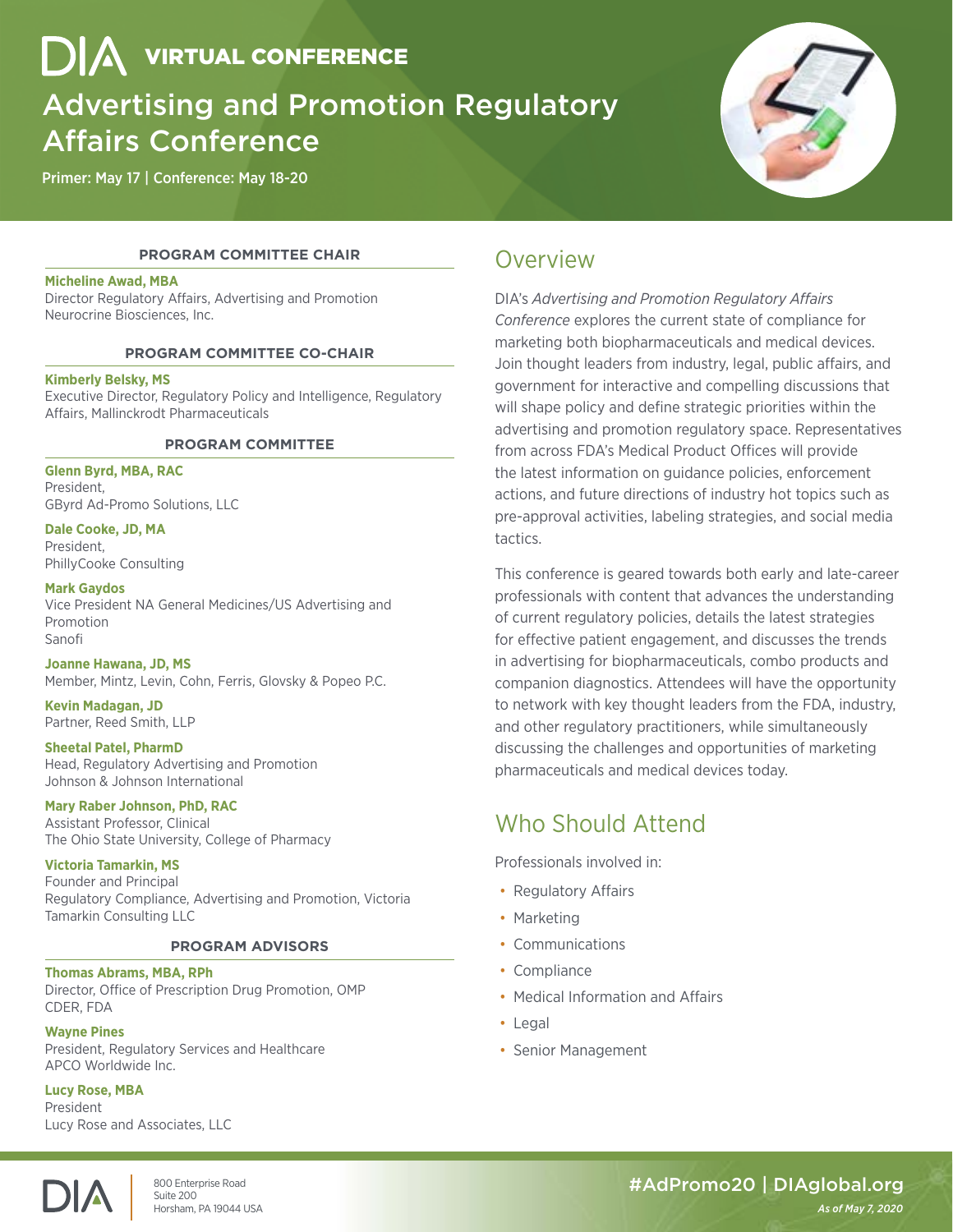# Schedule At-A-Glance

| SCHEUUIE AL-A-UIdHCE           |                                                                                                                                                                      |
|--------------------------------|----------------------------------------------------------------------------------------------------------------------------------------------------------------------|
| <b>PRIMER   SUNDAY, MAY 17</b> |                                                                                                                                                                      |
| 1:00-5:00PM                    | Drug and Medical Device Ad Promo Primer                                                                                                                              |
| DAY ONE   MONDAY, MAY 18       |                                                                                                                                                                      |
| 10:00-10:30AM                  | <b>Opening Remarks and Welcome from the DIA Ad Promo Working Group</b>                                                                                               |
| 10:30-11:00AM                  | Session 1: Keynote Address: The Patient Voice: Message and Impact on Healthcare                                                                                      |
| 11:00-11:05AM                  | <b>Break</b>                                                                                                                                                         |
| 11:05AM-12:05PM                | <b>Session 2: FDA Update</b>                                                                                                                                         |
| 12:05-12:30PM                  | <b>Break</b>                                                                                                                                                         |
| 12:30-1:30PM                   | <b>Session 3: OPDP Research Update</b>                                                                                                                               |
| 1:30-2:30PM                    | Session 4: Adding Value to Ad Promo Review, Tips and Best Practices: Panel Discussion                                                                                |
| 2:30-2:45PM                    | <b>Break</b>                                                                                                                                                         |
| 2:45-3:45PM                    | <b>Session 5:</b> Engaging with Patients to Diversify Advertising and Promotional Activities                                                                         |
| 3:45-4:15PM                    | Relevant and Recent: 2019 Learnings from DIA Ad Promo Working Group RA Community                                                                                     |
| DAY TWO   TUESDAY, MAY 19      |                                                                                                                                                                      |
| 11:00-11:15AM                  | <b>Welcome to Day Two</b>                                                                                                                                            |
| 11:15AM-12:15PM                | <b>Session 6:</b> Enforcement Insights to Navigate Decision-Making                                                                                                   |
| 12:15-1:15PM                   | Session 7: What Goes into a Successful Promotional Communication Strategy?<br>Panel and Examples                                                                     |
| 1:15-1:45PM                    | <b>Break</b>                                                                                                                                                         |
| 1:45-2:45PM                    | Session 8: Communications and Pricing Disclosures: From State/Federal Transparency<br>Requirements to Formulary Placement and Value-Based Contracting Communications |
| 2:45-3:45PM                    | Session 9: Track B: Strategies to Address Labeling Changes: The Impact on Promotional Materials                                                                      |
| 3:45-4:45PM                    | Session 9: Track A: Labeling Changes and the Impact on Medical Devices                                                                                               |
| DAY THREE   WEDNESDAY, MAY 20  |                                                                                                                                                                      |
| 11:00-11:15AM                  | <b>Welcome to Day Three</b>                                                                                                                                          |
| 11:15AM-12:15PM                | Session 10: Track B: Promotion and What Rules Apply to Generic Drugs and Biosimilars                                                                                 |
| 12:15-1:15PM                   | Session 10: Track A: Considering the Implications of International Differences in Regulation<br>on Life Science Advertising and Promotions Regulatory Affairs        |
| $1:15 - 1:45$ PM               | <b>Break</b>                                                                                                                                                         |
| 1:45-2:45PM                    | <b>Session 11: Track B: eCTD Use and Ad Promo Materials</b>                                                                                                          |
| 2:45-3:15PM                    | Closing Remarks and Live Q&A                                                                                                                                         |
| 3:15PM                         | Conference Adjourns                                                                                                                                                  |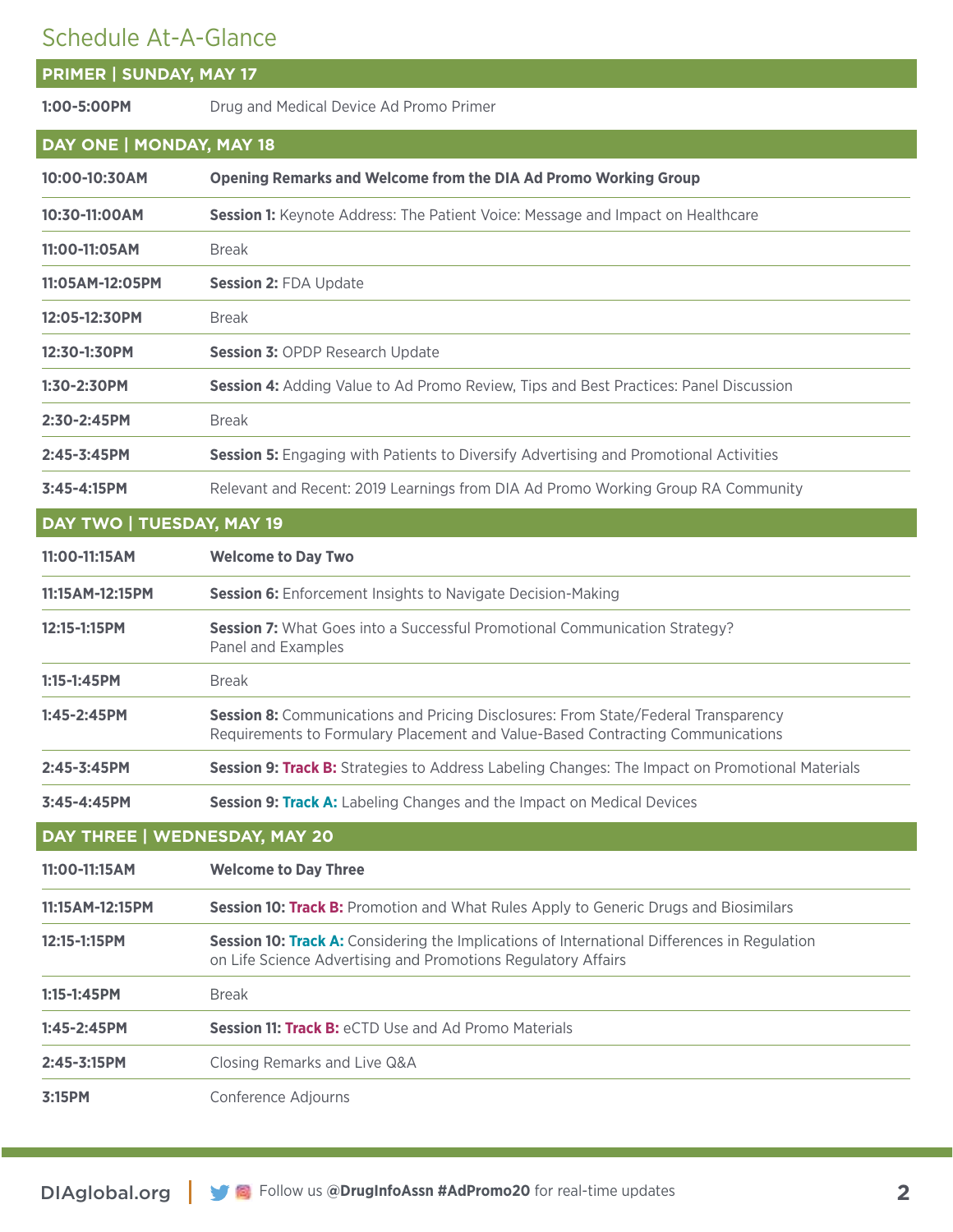# Learning Objectives

At the end of this conference participants should be able to:

- Discuss the latest FDA policies, guidances and how they apply on a practical basis to day to day oversight of advertising and promotional materials for pharmaceuticals, biologics, generics, biosimilars, and medical devices
- Describe how other companies are interpreting policies and applying them to their current marketing strategies
- Recognize the differences between US FDA and other international regulatory policies regarding the promotion and advertising of medical devices
- Apply the latest policies to better communicate with all audiences, including payers
- Select and implement effective digital and social media strategies to meet the challenges of ensuring compliance with FDA regulatory requirements

# May 18-20 Continuing Education Credit



DIA is accredited by the Accreditation Council for Pharmacy Education as a provider of continuing pharmacy education. This session is designated for up to 15.25 contact hours or 1.525 continuing education units (CEU's).

**ACPE CREDIT REQUESTS MUST BE SUBMITTED BY FRIDAY, JULY 3, 2020**

DIA is required by the Accreditation Council for Pharmacy Education (ACPE) to report pharmacy-requested CEUs through the CPE Monitor system. All ACPE-certified activity credit requests need to be submitted through DIA's My Transcript within 45-days post activity. If ACPE credit is not requested by Friday, July 3, 2020, the CEU request will not be transmitted through to the CPE Monitor. Pharmacists will need to provide their National Association of Boards of Pharmacy (NABP) e-Profile ID and date of birth (MMDD) to ensure the data is submitted to the ACPE and NABP properly. If you need to obtain your NABP e-Profile, please visit [www.cpemonitor.net](http://www.cpemonitor.net).

# **If you are claiming credit for this virtual meeting you must:**

- 1. Complete a CE Verification of Attendance Form
- 2. Return it to [NAEvents@diaglobal.org](mailto:NAEvents%40diaglobal.org?subject=) by May 27, 2020
- 3. Access your DIA account and select My Transcript to claim your credit, available on June 3, 2020



Drug Information Association (DIA) is accredited by the International Association for Continuing Education and Training (IACET) and is authorized to issue the IACET CEU.

As an IACET Authorized Provider, DIA offers CEUs for its programs that qualify under the ANSI/IACET Standard. DIA is authorized by IACET to offer **1.6** CEUs for this conference.

Participants must complete the entire conference in order to be able to receive an IACET statement of credit. No partial credit will be awarded.

# Continuing Legal Education

For attorneys who would like to receive continuing legal education credits for attending the 2020 Advertising and Promotion Regulatory Affairs Conference, please complete your state's application for credit and submit accordingly. If you require additional information, please contact [CE@DIAglobal.org](mailto:CE%40DIAglobal.org?subject=).

# Continuing Education Credit Allocation

**Drug and Medical Device Ad Promo Primer:** UAN 0286-0000-20-078-L04-P, Application, 3.5 Contact Hours, .35 CEUs

**Day One: Advertising and Promotion Regulatory Affairs Conference:** UAN 0286-0000-20-079-L04-P, Knowledge, 3.5 Contact Hours, .35 CEUs **Day Two: Advertising and Promotion Regulatory Affairs Conference:** UAN 0286-0000-20-080-L04-P, Knowledge, 5 Contact Hours, .5 CEUs **Day Three: Advertising and Promotion Regulatory Affairs Conference:** UAN 0286-0000-20-081-L04-P, Knowledge, 3.25 Contact Hours, .325 **CEUs** 

# **TO ACCESS MY TRANSCRIPT**

- Visit DIAglobal.org
- **• Sign In** with your DIA User ID and Password
- Select the Welcome Menu in the upper right hand corner (where your name appears)
- Select **My Account** from the menu
- Select **My Transcripts** then **Manage My Transcripts**

# **Thank you to our media partners:**

# **ACCESS PRESENTATIONS**

- Visit DIAglobal.org
- **• Sign In** with your DIA User ID and Password
- Select the Welcome Menu in the upper right hand corner (where your name appears)
- Select **My Account** from the menu
- Choose **My Presentation**

Please Note: DIA User ID and Password are needed to access presentations. If you have forgotten your DIA User ID and Password, or this is your first time logging into the DIA website, please use our Login Reminder. *\*Presentations will be available for six months post conference.*

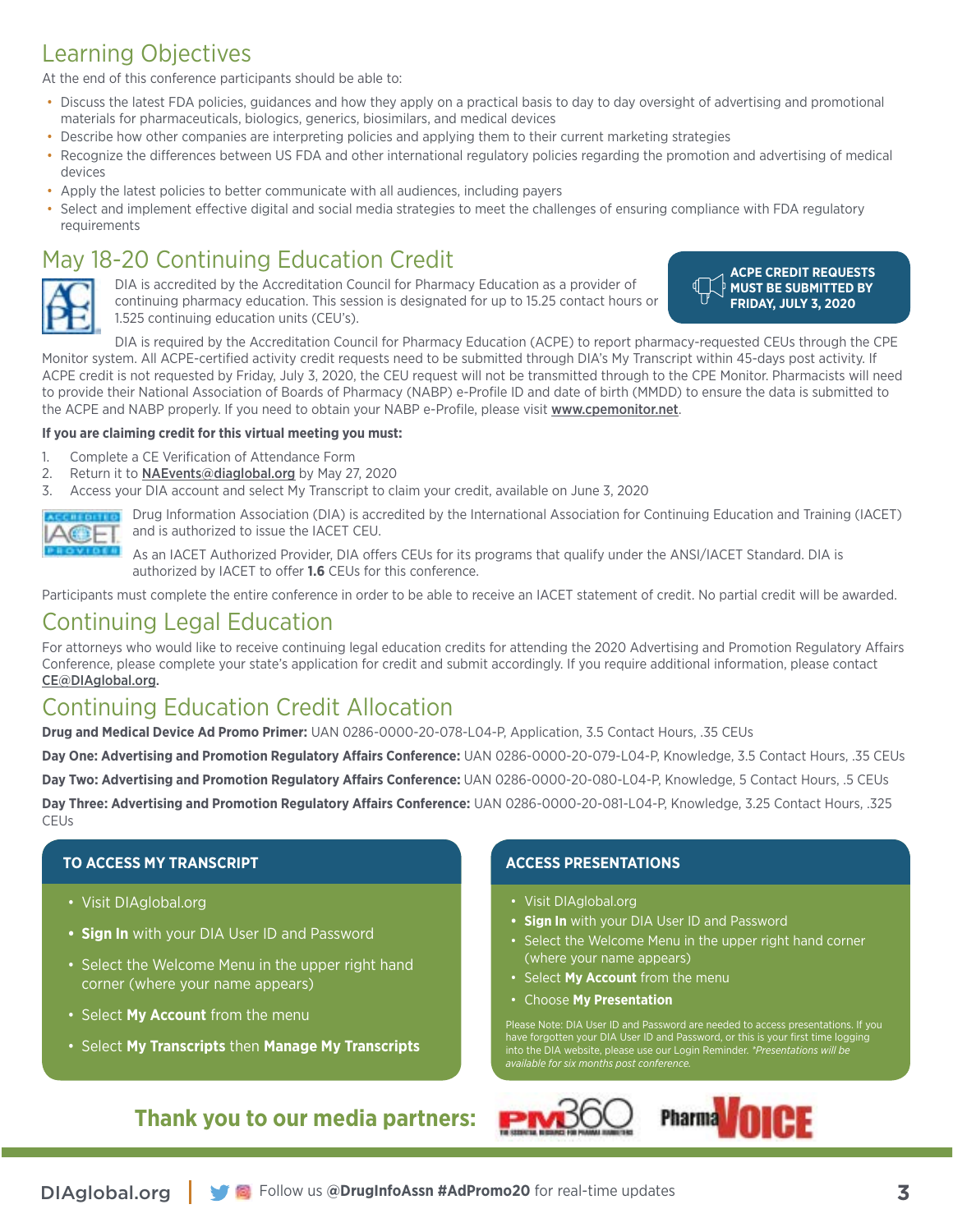# On Demand Meeting - Continuing Education



DIA is accredited by the Accreditation Council for Pharmacy Education as a provider of continuing pharmacy education. This session is designated for up to 16.25 contact hours or 1.625 continuing education units (CEU's).

**ACPE CREDIT REQUESTS MUST BE SUBMITTED BY FRIDAY, JULY 3, 2020**

DIA is required by the Accreditation Council for Pharmacy Education (ACPE) to report pharmacy-requested CEUs through the CPE Monitor system. All ACPE-certified activity credit requests need to be submitted through DIA's My Transcript within 45-days post activity. If ACPE credit is not requested by Friday, July 3, 2020, the CEU request will not be transmitted through to the CPE Monitor. Pharmacists will need to provide their National Association of Boards of Pharmacy (NABP) e-Profile ID and date of birth (MMDD) to ensure the data is submitted to the ACPE and NABP properly. If you need to obtain your NABP e-Profile, please visit [www.cpemonitor.net](http://www.cpemonitor.net).



Drug Information Association (DIA) is accredited by the International Association for Continuing Education and Training (IACET) and is authorized to issue the IACET CEU.

As an IACET Authorized Provider, DIA offers CEUs for its programs that qualify under the ANSI/IACET Standard. DIA is authorized by IACET to offer 1.7 CEUs for this conference.

Participants must complete the entire conference in order to be able to receive an IACET statement of credit. No partial credit will be awarded.

# Statement of Credit

If you would like to receive a statement of credit, you must complete all On Demand Sessions within the desired day, complete the postassessment and evaluation for each day that you wish to receive credit. CE credit must be claimed via the online credit request process through DIA at My Transcript.

Participants will be able to download a statement of credit upon successful submission of the credit request. My Transcript will be available for credit requests on Wednesday, June 3, 2020.

# On Demand Sessions

Attendee must complete ALL On Demand sessions within the desired day to earn the applicable CE credits. Attendee can complete all four days for a maximum number of 16.25 credit hours.

# **Drug and Medical Device Ad Promo Primer**

UAN: 0286-0000-20-078-H04-P, Knowledge, 3.5 Contact Hours, .35 CEUs; .4 IACET CEUs

- Concurrent Breakout Session: Medical Device Promotion and Drug Promotion
- Introduction and Fundamentals Overview
- Medical Device Promotion and Drug Promotion Case Study Workshops Non-FDA Considerations for Pharmaceutical and Medical Device Promotion

# **Day 1 - Advertising and Promotion Regulatory Affairs Conference**

UAN: 0286-0000-20-092-H04-P, Knowledge, 4.5 Contact Hours, .45 CEUs; .5 IACET CEUs

- Keynote Address: The Patient Voice: Message and Impact on Healthcare
- FDA Update
- OPDP Research Update
- Adding Value to Ad Promo Review, Tips and Best Practices: Panel Discussion
- Engaging with Patients to Diversify Advertising and Promotional Activities
- Relevant and Recent: 2019 Learnings from DIA Ad Promo Working Group RA Community

# **Day 2 - Advertising and Promotion Regulatory Affairs Conference**

UAN: 0286-0000-20-093-H04-P, Knowledge, 5 Contact Hours, .5 CEUs; .5 IACET CEUs

- Enforcement Insights to Navigate Decision-Making
- What Goes into a Successful Promotional Communication Strategy? Panel and Examples
- Communications and Pricing Disclosures: From State/Federal Transparency Requirements to Formulary Placement and Value-Based Contracting Communications
- Strategies to Address Labeling Changes: The Impact on Promotional Materials
- Labeling Changes and the Impact on Medical Devices

# **Day 3 - Advertising and Promotion Regulatory Affairs Conference**

UAN: 0286-0000-20-094-H04-P, Knowledge, 3.25 Contact Hours, .325 CEUs; .3 IACET CEUs

- Promotion and What Rules Apply to Generic Drugs and Biosimilars
- Considering the Implications of International Differences in Regulation on Life Science Advertising and Promotions Regulatory Affairs
- eCTD Use and Ad Promo Materials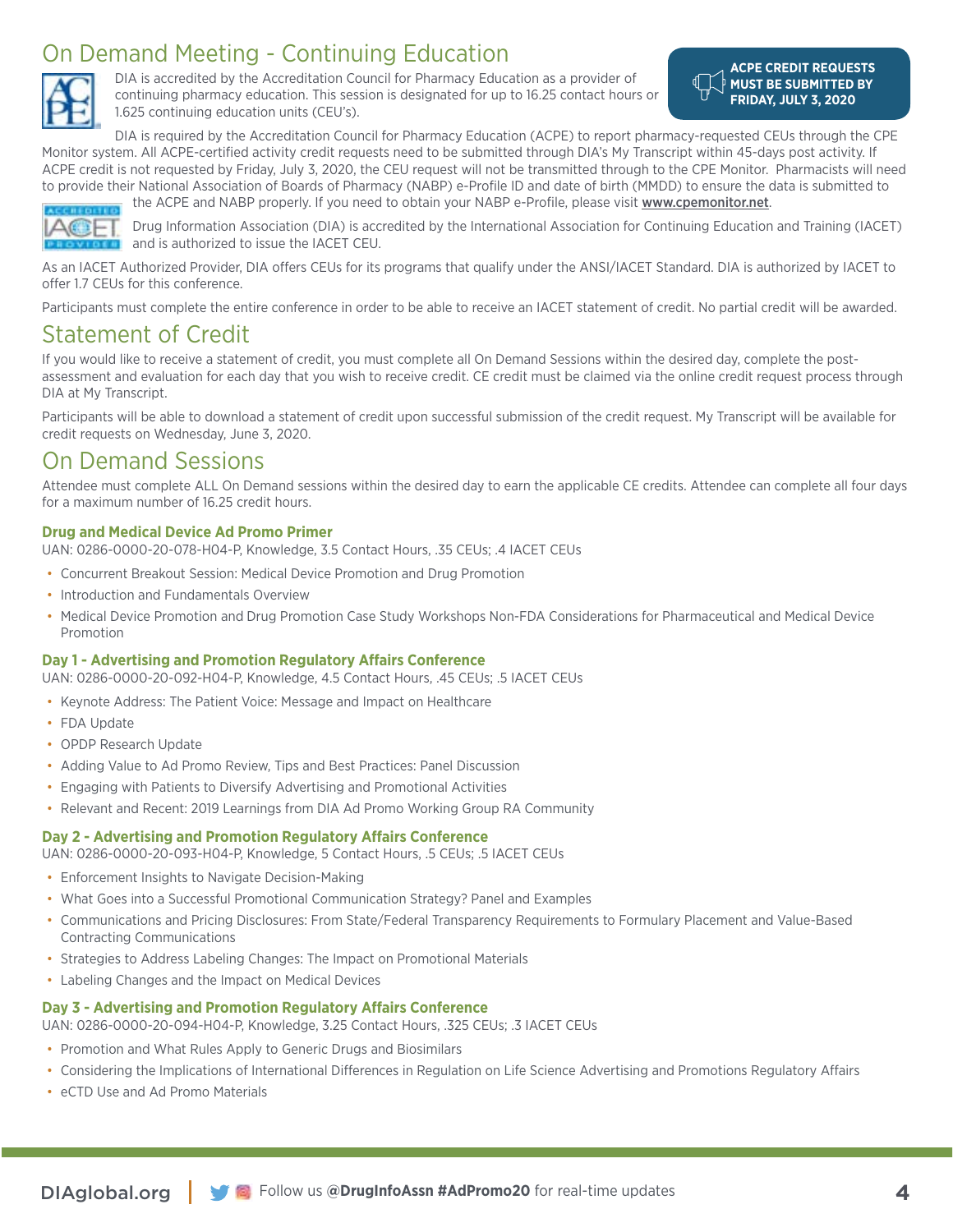# **1:00-5:00PM Drug and Medical Device Ad Promo Primer**

\*This course requires and additional fee.

DIA's extremely popular Ad Promo Primer returns this year with a new track dedicated to medical device promotion. Participants in the primer will be able to choose a drug/biologic or medical device track and may even switch between tracks throughout the day. This flexibility and expanded offering is designed to allow for more nuanced discussions about promotional standards, tactics, execution, and enforcement. The primer will be interesting, practical, and vital for those new to the field as well as experienced professionals who are seeking a refresher. The primer is designed for regulatory, legal, medical, compliance, or marketing professionals, their advisers and consultants, or for anyone else in the field of prescription drugs and medical device product promotion. Instructors will provide clear and practical background and insights to field your most difficult questions.

# **Instructors**

**Kevin Madagan, JD**, Partner, Reed Smith, LLP

**Dale Cooke, JD, MA**, President, PhillyCooke Consulting

**Darshan Kulkarni, PharmD, JD, MS, Esq.**, Principal Attorney, Kulkarni Law Firm

**Julia Lake**, Associate, ReedSmith, LLP

**Dolores Shank-Samiec, MS**, Executive Director, Office of Promotion and Advertising Review, Merck

**Wayne Pines,** President, Regulatory Services and Healthcare, APCO Worldwide Inc.

### **Medical Device Promotion Track Highlights**

This track will provide the professionals responsible for the advertising and promotion of medical devices with the background to get the most out of the main conference and know how to ensure that medical device communications comply with all relevant standards.

### **At the conclusion of this track, the participant should be able to:**

- Describe the scope of the FDA's authority over medical device promotion
- Apply the relevant FDA standards to promotional messages about medical devices
- Identify when to look to other agencies (especially FTC) for promotional standards

### **Drug Promotion Track Highlights**

This course is designed to provide background information for you to better understand the conference content. The leaders will provide an introductory foundation for anyone working in our current regulatory environment. Whether you are a regulatory, legal, medical, compliance, or marketing professional, the information will be interesting, practical, and vital.

### **At the conclusion of this track, participants should be able to:**

- Discuss the current regulatory/compliance environment pertaining to the advertising and promotion of prescription drugs, vaccines, and biologics
- Describe FDA advertising and promotional requirements, including claim support requirements, fair balance expectations, internet and social media challenges, product booths at medical conventions, adherence and preference programs, patient involvement and outreach, disease state programs, and public relations challenges
- Assess the importance of the promotional review process, and be equipped to serve as a leading member of a promotional review committee

# **1:00-1:45PM Introduction and Fundamentals Overview**

**1:45-2:00PM Break One 2:00-3:15PM Breakout Session Track A: Medical Device Promotion Track B:** Drug Promotion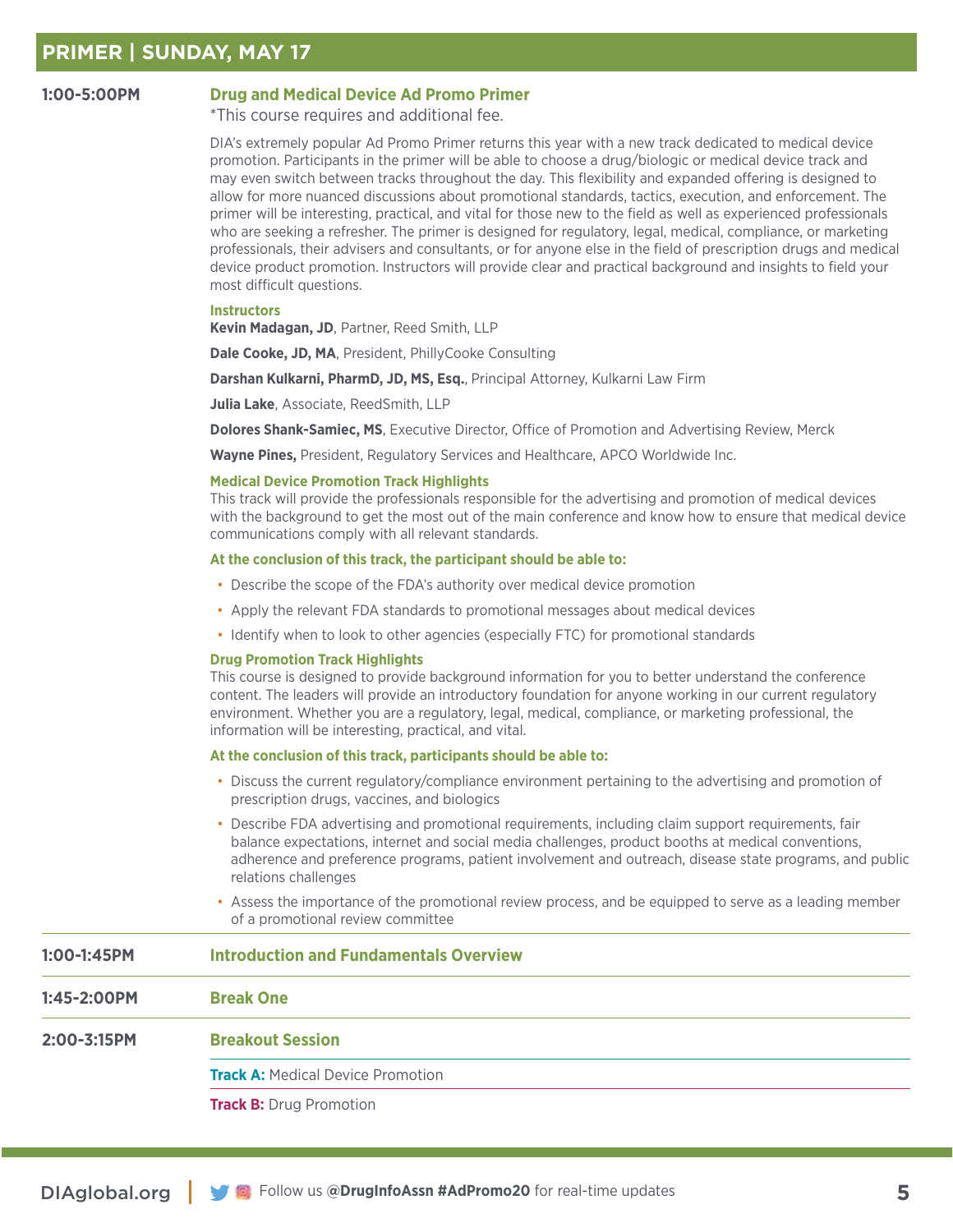| 3:15-3:30PM     | <b>Break Two</b>                                                                                                                                                                                                                                                                                                                                                                                                                                                                                                                                                                                                                                                                                                                                                                                                                                                                                                                                                                                                                                                                                                      |
|-----------------|-----------------------------------------------------------------------------------------------------------------------------------------------------------------------------------------------------------------------------------------------------------------------------------------------------------------------------------------------------------------------------------------------------------------------------------------------------------------------------------------------------------------------------------------------------------------------------------------------------------------------------------------------------------------------------------------------------------------------------------------------------------------------------------------------------------------------------------------------------------------------------------------------------------------------------------------------------------------------------------------------------------------------------------------------------------------------------------------------------------------------|
| 3:30-4:15PM     | <b>Case Study Workshop</b>                                                                                                                                                                                                                                                                                                                                                                                                                                                                                                                                                                                                                                                                                                                                                                                                                                                                                                                                                                                                                                                                                            |
|                 | <b>Track A: Medical Device Promotion</b>                                                                                                                                                                                                                                                                                                                                                                                                                                                                                                                                                                                                                                                                                                                                                                                                                                                                                                                                                                                                                                                                              |
|                 | <b>Track B: Drug Promotion</b>                                                                                                                                                                                                                                                                                                                                                                                                                                                                                                                                                                                                                                                                                                                                                                                                                                                                                                                                                                                                                                                                                        |
| 4:15-5:00PM     | <b>Non-FDA Considerations for Pharmaceutical and Medical Device Promotion</b>                                                                                                                                                                                                                                                                                                                                                                                                                                                                                                                                                                                                                                                                                                                                                                                                                                                                                                                                                                                                                                         |
|                 | DAY ONE   MONDAY, MAY 18                                                                                                                                                                                                                                                                                                                                                                                                                                                                                                                                                                                                                                                                                                                                                                                                                                                                                                                                                                                                                                                                                              |
| 10:00-10:30AM   | <b>Opening Remarksand Welcome from the DIA Ad Promo Working Group</b>                                                                                                                                                                                                                                                                                                                                                                                                                                                                                                                                                                                                                                                                                                                                                                                                                                                                                                                                                                                                                                                 |
|                 | <b>Session Chair</b><br>Micheline Awad, MBA, Director Regulatory Affairs, Advertising and Promotion, Neurocrine Biosciences, Inc.                                                                                                                                                                                                                                                                                                                                                                                                                                                                                                                                                                                                                                                                                                                                                                                                                                                                                                                                                                                     |
|                 | <b>Speakers</b><br>Kimberly Belsky, MS, Executive Director, Regulatory Policy and Intelligence, Regulatory Affairs, Mallinckrodt<br>Pharmaceuticals                                                                                                                                                                                                                                                                                                                                                                                                                                                                                                                                                                                                                                                                                                                                                                                                                                                                                                                                                                   |
|                 | Dolores Marie Shank-Samiec, MS, Executive Director, Office of Promotion and Advertising Review, Merck and<br>Co., Inc.                                                                                                                                                                                                                                                                                                                                                                                                                                                                                                                                                                                                                                                                                                                                                                                                                                                                                                                                                                                                |
| 10:30-11:00AM   | <b>Session 1:</b> Keynote Address: The Patient Voice: Message and Impact on Healthcare                                                                                                                                                                                                                                                                                                                                                                                                                                                                                                                                                                                                                                                                                                                                                                                                                                                                                                                                                                                                                                |
|                 | <b>Session Chair</b><br>Micheline Awad, MBA, Director Regulatory Affairs, Advertising and Promotion, Neurocrine Biosciences, Inc.                                                                                                                                                                                                                                                                                                                                                                                                                                                                                                                                                                                                                                                                                                                                                                                                                                                                                                                                                                                     |
|                 | FDA recognizes that the patient perspective on new drug benefits and risks, and whether the disease burdens<br>that matter most are addressed, is critically informative to regulatory decision-making. Drug development<br>programs have often failed to explicitly account for the disease burdens and treatment burdens that would<br>matter most to patients and fail to reliably measure these effects in clinical trials. FDA expects drug sponsors<br>to incorporate the patient's perspective starting early in development to ensure that the investigational<br>product profile and development program incorporate clinical outcomes and endpoints that reflect what<br>matters to patients. This session describes the background and content of a new FDA guidance series to foster<br>patient focused drug development and sponsor use of such outcomes and endpoints. Reliable measures of<br>what matters to patients and evidence of meaningful improvement will not only inform FDA decision making<br>but may also better inform the decisions of other health authorities (e.g., HTA and payors). |
|                 | <b>Keynote Speaker</b><br>Theresa Mullin, PhD, Associate Director for Strategic Initiatives, CDER, FDA                                                                                                                                                                                                                                                                                                                                                                                                                                                                                                                                                                                                                                                                                                                                                                                                                                                                                                                                                                                                                |
| 11:00-11:05AM   | <b>Break</b>                                                                                                                                                                                                                                                                                                                                                                                                                                                                                                                                                                                                                                                                                                                                                                                                                                                                                                                                                                                                                                                                                                          |
| 11:05AM-12:05PM | <b>Session 2: FDA Update</b>                                                                                                                                                                                                                                                                                                                                                                                                                                                                                                                                                                                                                                                                                                                                                                                                                                                                                                                                                                                                                                                                                          |
|                 | <b>Session Chair</b><br>Wayne Pines, President, Regulatory Services and Healthcare, APCO Worldwide Inc.                                                                                                                                                                                                                                                                                                                                                                                                                                                                                                                                                                                                                                                                                                                                                                                                                                                                                                                                                                                                               |
|                 | This session, organized by senior representatives from the three FDA medical centers, will provide a summary<br>of recent enforcement and actions taken in the ad promo area. This session will also present a perspective on<br>the enforcement priorities and concerns of the FDA centers, recent guidance issued, and the guidance's being<br>developed.                                                                                                                                                                                                                                                                                                                                                                                                                                                                                                                                                                                                                                                                                                                                                           |
|                 | Promotional Labeling and Advertising Considerations for Prescription Biological Reference and Biosimilar<br><b>Products-Questions and Answers: Draft Guidance</b><br><b>Elizabeth Pepinsky, JD, Health Science Policy Analyst, FDA</b>                                                                                                                                                                                                                                                                                                                                                                                                                                                                                                                                                                                                                                                                                                                                                                                                                                                                                |
|                 | FDA Update on Oversight of Prescription Drug Promotion<br>Thomas Abrams, MBA, RPh, Director, Office of Prescription Drug Promotion, OMP, CDER, FDA                                                                                                                                                                                                                                                                                                                                                                                                                                                                                                                                                                                                                                                                                                                                                                                                                                                                                                                                                                    |
|                 | <b>CBER APLB</b><br>Lisa Stockbridge, PhD, Branch Chief, Advertising and Promotional Labeling Branch, OCBQ, CBER, FDA                                                                                                                                                                                                                                                                                                                                                                                                                                                                                                                                                                                                                                                                                                                                                                                                                                                                                                                                                                                                 |
|                 |                                                                                                                                                                                                                                                                                                                                                                                                                                                                                                                                                                                                                                                                                                                                                                                                                                                                                                                                                                                                                                                                                                                       |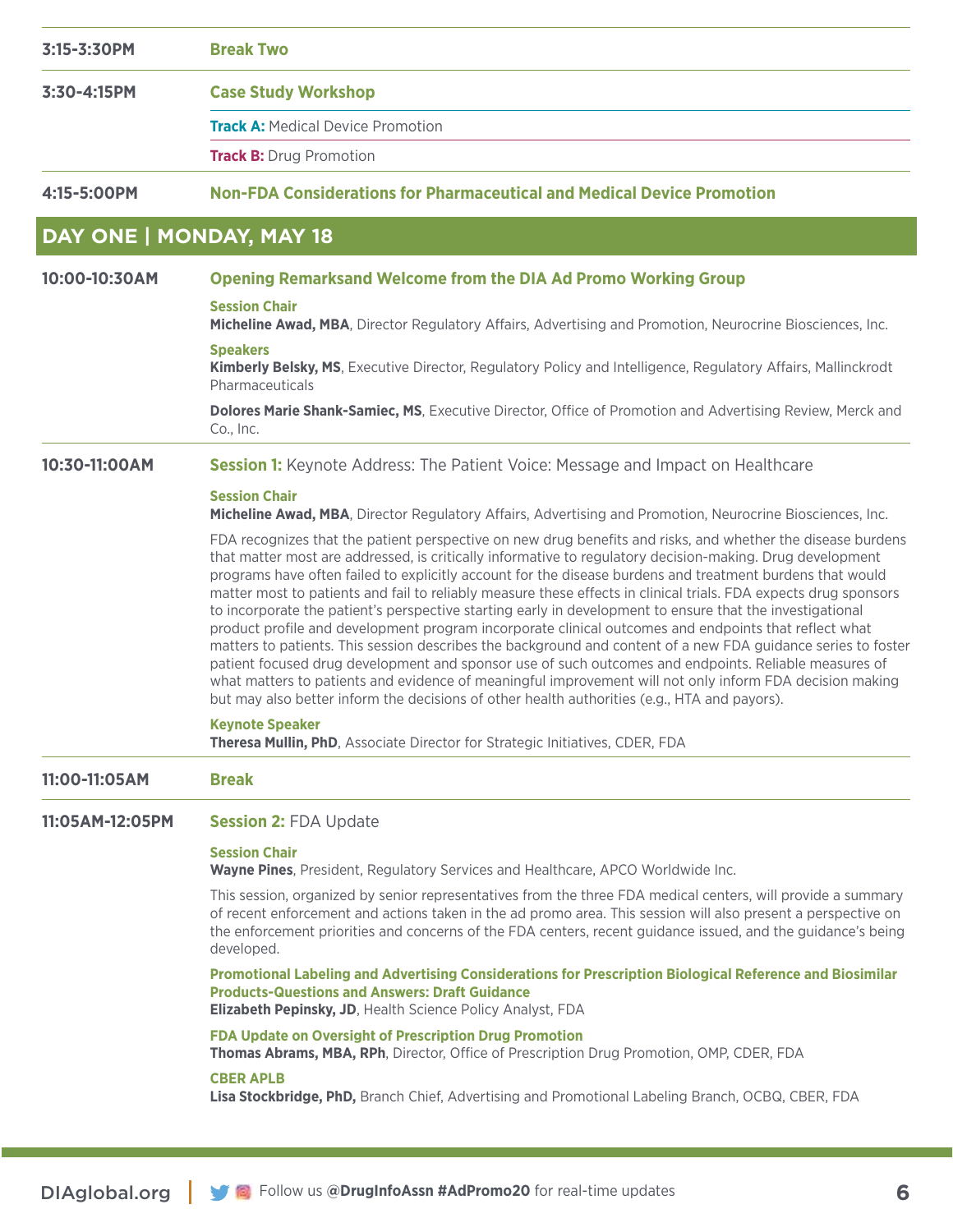**Introduction to Combination Products Melissa Burns, MS, MSc**, Senior Program Manager, Office of Combination Products, FDA

| 12:05-12:30PM | <b>Break</b>                                                                                                                                                                                                                                                                                                                                                                                                                                                                                                                                                                                                                                                                                                                                                                |
|---------------|-----------------------------------------------------------------------------------------------------------------------------------------------------------------------------------------------------------------------------------------------------------------------------------------------------------------------------------------------------------------------------------------------------------------------------------------------------------------------------------------------------------------------------------------------------------------------------------------------------------------------------------------------------------------------------------------------------------------------------------------------------------------------------|
| 12:30-1:30PM  | <b>Session 3: OPDP Research Update</b>                                                                                                                                                                                                                                                                                                                                                                                                                                                                                                                                                                                                                                                                                                                                      |
|               | <b>Session Chair</b><br>Kathryn Aikin, PhD, Senior Social Science Analyst, Research Team Lead, OPDP, CDER, FDA                                                                                                                                                                                                                                                                                                                                                                                                                                                                                                                                                                                                                                                              |
|               | Individual FDA/OPDP researchers will present findings from OPDP research studies. Attendees will gain a<br>better understanding of the FDA/OPDP Research program and how it may contribute to knowledge, guidance,<br>and policy development. This session is designed to educate attendees on the regulatory research FDA has<br>done to help inform policy and guidance development.                                                                                                                                                                                                                                                                                                                                                                                      |
|               | <b>Introduction to the OPDP Research Program</b><br>Kathryn Aikin, PhD, Senior Social Science Analyst, Research Team Lead, OPDP, CDER, FDA                                                                                                                                                                                                                                                                                                                                                                                                                                                                                                                                                                                                                                  |
|               | <b>Animation in Direct-to-Consumer Prescription Drug Television Advertising</b><br>Amie O'Donoghue, PhD, Social Science Analyst, OPDP, CDER, FDA                                                                                                                                                                                                                                                                                                                                                                                                                                                                                                                                                                                                                            |
|               | Physician and Consumer Capability to Detect and Inclination to Report Deceptive Prescription Drug<br><b>Promotion</b><br>Kevin Betts, PhD, Social Science Analyst, FDA                                                                                                                                                                                                                                                                                                                                                                                                                                                                                                                                                                                                      |
|               | <b>Consumers' Understanding of Oncology Clinical Endpoints: Focus Group Findings</b><br>Helen Sullivan, PhD, MPH, Social Science Analyst, OPDP, CDER, FDA                                                                                                                                                                                                                                                                                                                                                                                                                                                                                                                                                                                                                   |
|               | <b>Consumers' Experience with and Attitudes toward Direct-to-Consumer Prescription Drug Promotion:</b><br>A Nationally Representative: Survey Selected Findings<br>Kathryn Aikin, PhD, Senior Social Science Analyst, Research Team Lead, OPDP, CDER, FDA                                                                                                                                                                                                                                                                                                                                                                                                                                                                                                                   |
| 1:30-2:30PM   | <b>Session 4:</b> Adding Value to Ad Promo Review, Tips and Best Practices:<br><b>Panel Discussion</b>                                                                                                                                                                                                                                                                                                                                                                                                                                                                                                                                                                                                                                                                      |
|               | <b>Session Chair</b><br>Victoria Tamarkin, MS, Founder and Principal, Regulatory Compliance, Advertising and Promotion, Victoria<br><b>Tamarkin Consulting LLC</b>                                                                                                                                                                                                                                                                                                                                                                                                                                                                                                                                                                                                          |
|               | Join a mock Medical/Legal/Regulatory (MLR) panel as they walk participants through their strategies for<br>Ad Promo review. Panelists will explore case studies and discuss best practices for reviewing materials for<br>different audiences and settings such as in social media and in convention booths at scientific congresses.<br>Participants will learn how the panel views complex topics such as evaluating and applying the appropriate<br>evidentiary standards that guide the review of different types of materials. Lastly, the panel will share best<br>practices for effectively managing conflicting points of view and in this way furthering the contribution of<br>each review discipline as part of a well-functioning promotional review committee. |
|               | <b>Speakers</b><br>Danielle Asuncion Carreon, MPH, RAC, Director, Regulatory Affairs, Bristol-Myers Squibb                                                                                                                                                                                                                                                                                                                                                                                                                                                                                                                                                                                                                                                                  |
|               | William Aprea, JD, Executive Director, Senior Franchise and Compliance Counsel (former) Bristol-Myers<br>Squibb                                                                                                                                                                                                                                                                                                                                                                                                                                                                                                                                                                                                                                                             |
|               | Richard Gersh, MD, PhD, Executive Director, Global Medical Affairs, Merck                                                                                                                                                                                                                                                                                                                                                                                                                                                                                                                                                                                                                                                                                                   |
| 2:30-2:45PM   | <b>Break</b>                                                                                                                                                                                                                                                                                                                                                                                                                                                                                                                                                                                                                                                                                                                                                                |
| 2:45-3:45PM   | <b>Session 5:</b> Engaging with Patients to Diversify Advertising and Promotional Activities                                                                                                                                                                                                                                                                                                                                                                                                                                                                                                                                                                                                                                                                                |
|               | <b>Session Chair</b><br>Joanne Hawana, JD, MS, Member, Mintz, Levin, Cohn, Ferris, Glovsky & Popeo P.C.                                                                                                                                                                                                                                                                                                                                                                                                                                                                                                                                                                                                                                                                     |
|               | Medical product developers are interacting with patients and caregivers more than ever before in unique<br>and diverse ways, from recruiting clinical trial subjects through social media outlets to providing educational<br>information about complex therapies or diseases. This area of focus has accelerated in recent years as FDA<br>and other regulators encourage "patient-focused" drug and medical device product development. Patients<br>are also more likely to be involved in their healthcare plans today than ever before, and they seek out medical                                                                                                                                                                                                       |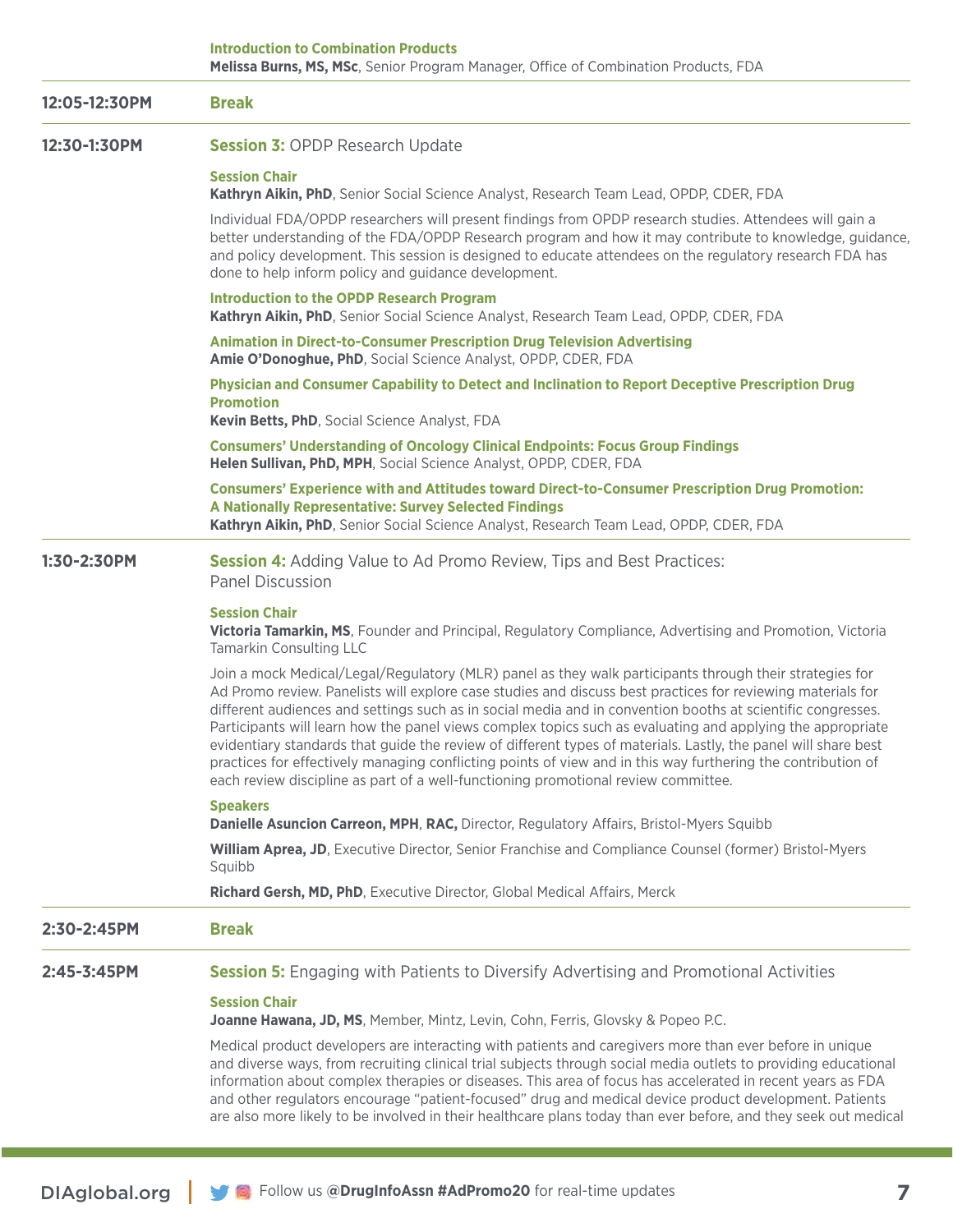knowledge from a variety of sources, including pharmaceutical and medical device companies developing products for their specific disease or condition but also patient organizations, government sources, and elsewhere.

Although there are numerous opportunities for companies to engage directly with patients and caregivers, there also are legal and regulatory risks and barriers to certain activities and limitations on what companies can communicate to consumers as part of these activities. This session will explore the opportunities and challenges associated with companies' outreach to patients and caregivers. We will also discuss ways to ensure such activities do not run afoul of regulatory requirements and provide tips to ensure promotional efforts that incorporate patient-derived information remain in compliance with applicable laws.

### **Panelists**

**Pamela Goldberg, MBA**, President and CEO, Medical Device Innovation Consortium (MDIC)

**Minerva Hughes, JD, PhD**, Regulatory Counsel, Office of Clinical Evidence and Analysis, CDRH, FDA

**Lisa Pieretti, MBA**, Executive Director, Co-Founder International Hyperhidrosis Society

# **3:45-4:15PM Relevant and Recent: 2019 Learnings from DIA Ad Promo Working Group RA Community**

### **Session Chair**

**Kimberly Belsky, MS**, Executive Director, Regulatory Policy and Intelligence, Regulatory Affairs, Mallinckrodt Pharmaceuticals

# **Session Co-Chair**

**Dolores Marie Shank-Samiec, MS**, Executive Director, Office of Promotion and Advertising Review, Merck and Co., Inc.

Learn and engage! This session will provide an overview of recent hot topics and learnings discussed by DIA's Advertising and Promotion Working Group. Topics will include: "You received an enforcement letter, now what?", accelerated approval 'how to', notables from recent enforcement letters, the role of patient influencers, and ex-US happenings. You will also learn how you can enhance your expertise throughout the year by becoming involved in the Working Group.

# **DAY TWO | TUESDAY, MAY 19**

| 11:00-11:15AM   | <b>Welcome to Day Two</b>                                                                                                                                                                                                                                                                                                                                                                            |
|-----------------|------------------------------------------------------------------------------------------------------------------------------------------------------------------------------------------------------------------------------------------------------------------------------------------------------------------------------------------------------------------------------------------------------|
| 11:15AM-12:15PM | <b>Session 6:</b> Enforcement Insights to Navigate Decision-Making                                                                                                                                                                                                                                                                                                                                   |
|                 | <b>Session Chair</b><br><b>Kimberly Belsky, MS</b> , Executive Director, Regulatory Policy and Intelligence, Regulatory Affairs, Mallinckrodt<br>Pharmaceuticals                                                                                                                                                                                                                                     |
|                 | While the advertising and promotion regulations have not changed, areas of enforcement can evolve.<br>Understanding current enforcement actions can help to navigate the complexities of risk-based decision-<br>making. This session will provide insights and key learnings into recent FDA enforcement and potential impact<br>beyond FDA (e.g., FTC, State AG's, Lanham Act, private litigants). |
|                 | <b>Speaker</b><br><b>Kimberly Belsky, MS</b> , Executive Director, Regulatory Policy and Intelligence, Regulatory Affairs, Mallinckrodt<br>Pharmaceuticals                                                                                                                                                                                                                                           |
|                 | <b>OPDP Enforcement Insights-Select Learnings</b><br><b>Francis Nguyen, PharmD</b> , Assistant Director, Regulatory Advertising and Promotion, Bayer Healthcare<br>Pharmaceuticals                                                                                                                                                                                                                   |
|                 | Is Private Enforcement the Answer: Lanham Act and Other Private Actions<br>Heather Rennie, JD, Executive Director, Managing Counsel, US Commercial Legal, Merck & Co., Inc.                                                                                                                                                                                                                          |
| 12:15-1:15PM    | Session 7: What Goes into a Successful Promotional Communication Strategy?<br>Panel and Examples                                                                                                                                                                                                                                                                                                     |
|                 | <b>Session Chair</b><br><b>Mary Raber Johnson, PhD, RAC.</b> Assistant Professor, Clinical, The Ohio State University College of Pharmacy                                                                                                                                                                                                                                                            |
|                 | A communication strategy is complex, with a foundation built from extensive research on the patient and                                                                                                                                                                                                                                                                                              |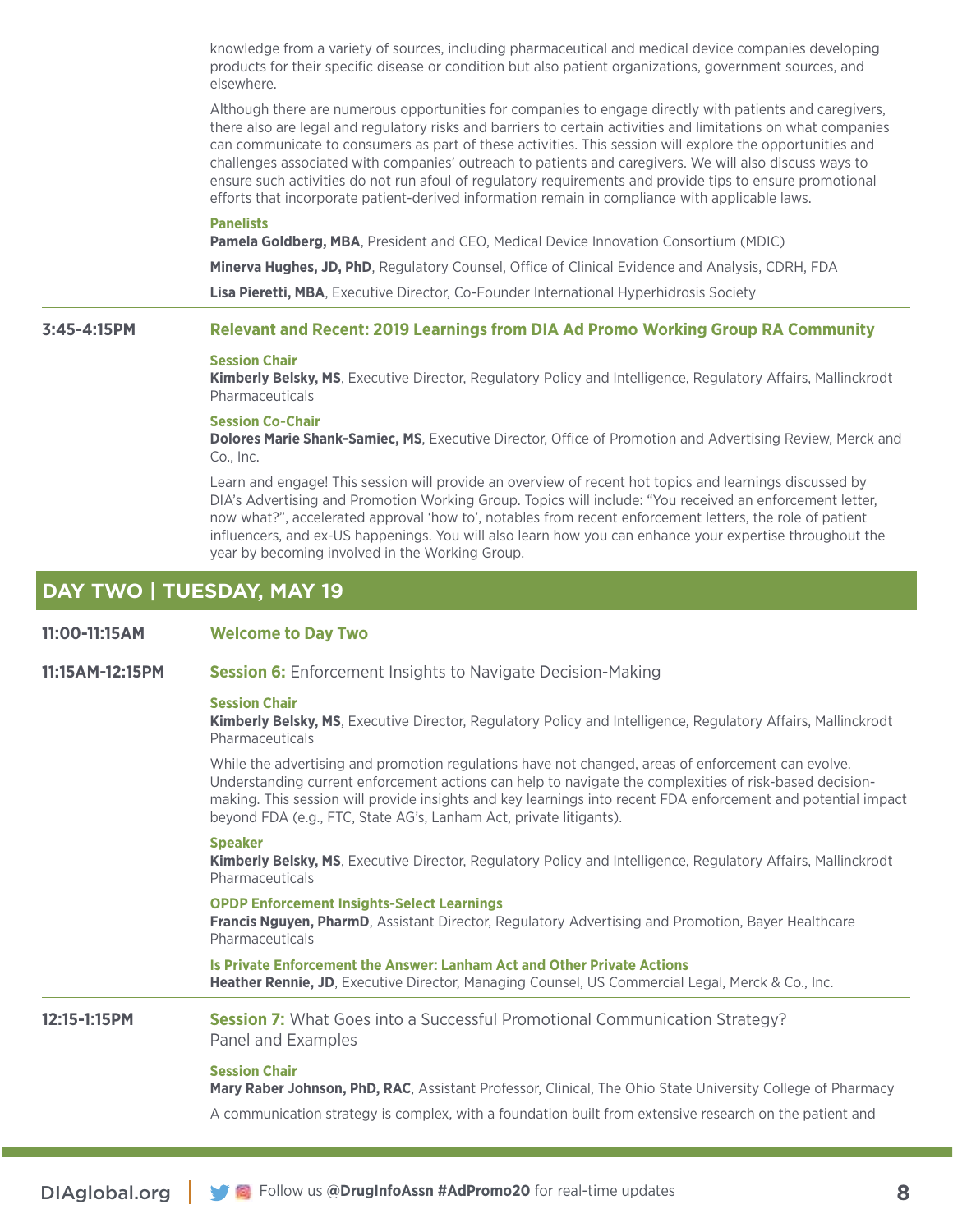|             | other key stakeholders. During this research phase, regulatory affairs and other disciplines (e.g., medical<br>affairs, payers) can provide valuable feedback with the end goal of both compliant and effective messaging.<br>This session will describe behind-the-scenes marketing activities, as well as uncover real-world examples<br>illustrating effective collaborations with regulatory affairs to deliver a successful promotional communication<br>strategy.                                                                                                                                                                                                                                                                                                                                                                   |
|-------------|-------------------------------------------------------------------------------------------------------------------------------------------------------------------------------------------------------------------------------------------------------------------------------------------------------------------------------------------------------------------------------------------------------------------------------------------------------------------------------------------------------------------------------------------------------------------------------------------------------------------------------------------------------------------------------------------------------------------------------------------------------------------------------------------------------------------------------------------|
|             | How to Create a More Collaborative Approach to Communications Strategy<br>Mark Stinson, Founder and Principal Consultant at Bioscience Bridge, LLC                                                                                                                                                                                                                                                                                                                                                                                                                                                                                                                                                                                                                                                                                        |
|             | <b>Speakers</b><br>Carlotta Dillon, MA, MBA, Principal, Dillon Consulting, LLC                                                                                                                                                                                                                                                                                                                                                                                                                                                                                                                                                                                                                                                                                                                                                            |
|             | George Wan, PhD, MPH, VP Health Economics & Outcomes Research, Mallinckrodt Pharmaceuticals                                                                                                                                                                                                                                                                                                                                                                                                                                                                                                                                                                                                                                                                                                                                               |
|             | "Ask Me Anything" - What Really Goes into Developing a Communication Strategy?<br>Panel Discussion, All Session Speakers                                                                                                                                                                                                                                                                                                                                                                                                                                                                                                                                                                                                                                                                                                                  |
| 1:15-1:45PM | <b>Break</b>                                                                                                                                                                                                                                                                                                                                                                                                                                                                                                                                                                                                                                                                                                                                                                                                                              |
| 1:45-2:45PM | <b>Session 8:</b> Communications and Pricing Disclosures: From State/Federal Transparency<br>Requirements to Formulary Placement and Value-Based Contracting Communications                                                                                                                                                                                                                                                                                                                                                                                                                                                                                                                                                                                                                                                               |
|             | <b>Session Chair</b><br>Kevin Madagan, JD, Partner, Reed Smith, LLP                                                                                                                                                                                                                                                                                                                                                                                                                                                                                                                                                                                                                                                                                                                                                                       |
|             | Advertising and promotional regulatory affairs professionals are increasingly confronted with promotional<br>communication issues involving cost and pricing data. These communications can be voluntary company<br>initiatives or triggered by government-mandated transparency laws. Although many professionals historically<br>relied on their legal and compliance colleagues to oversee these communications, regulatory affairs<br>professionals are increasingly being asked to play a role in ensuring the accuracy of the data and underlying<br>message in these communications. Importantly, these professionals must also account for new state laws,<br>which are now being enacted around the country in different forms, that demand certain price disclosures<br>when engaging in certain types of promotional activity. |
|             | Consequently, to operate effectively in 2020, advertising and promotional regulatory affairs professionals<br>must remain well-informed of current industry standards and state/federal requirements governing cost and<br>price disclosures in promotional communications.                                                                                                                                                                                                                                                                                                                                                                                                                                                                                                                                                               |
|             | <b>Speaker</b><br>Kevin Madagan, JD, Partner, Reed Smith, LLP                                                                                                                                                                                                                                                                                                                                                                                                                                                                                                                                                                                                                                                                                                                                                                             |
|             | <b>Speaker</b><br>Darshan Kulkarni, PharmD, JD, MS, Esq., Principal Attorney, Kulkarni Law Firm                                                                                                                                                                                                                                                                                                                                                                                                                                                                                                                                                                                                                                                                                                                                           |
|             | <b>Communications and Pricing Landscape: Federal Developments</b><br>Jonathan Bigelow, Executive Director, Coalition for Healthcare Communication                                                                                                                                                                                                                                                                                                                                                                                                                                                                                                                                                                                                                                                                                         |
|             | <b>Speaker</b><br>Donald May, MPA, Executive Vice President, Payment and Health Care Delivery, AdvaMed                                                                                                                                                                                                                                                                                                                                                                                                                                                                                                                                                                                                                                                                                                                                    |
| 2:45-3:45PM | <b>Session 9: Track B:</b> Strategies to Address Labeling Changes: The Impact on<br><b>Promotional Materials</b>                                                                                                                                                                                                                                                                                                                                                                                                                                                                                                                                                                                                                                                                                                                          |
|             | <b>Session Chair</b><br>Mark Gaydos, Vice President NA General Medicines/US Advertising and Promotion, Sanofi                                                                                                                                                                                                                                                                                                                                                                                                                                                                                                                                                                                                                                                                                                                             |
|             | This session will focus on the impact of prescription drug and biologic labeling changes on product<br>promotion. Specifically, the panel will consider the timing associated with ensuring promotional materials<br>reflect, and are accompanied by, current prescribing information or, for advertising, a brief summary of<br>prescribing information. Criteria and timelines for updating important risk/safety information related to<br>labeling changes will also be addressed.                                                                                                                                                                                                                                                                                                                                                    |
|             | The Intersection of Rx Drug Labeling and Promotion<br>Mark Gaydos, Vice President NA General Medicines/US Advertising and Promotion, Global Regulatory Affairs,<br>Sanofi                                                                                                                                                                                                                                                                                                                                                                                                                                                                                                                                                                                                                                                                 |
|             | Types of Labeling Changes and Planning Strategies and Implementation, Timing, and Other Considerations<br>Virginia Foley, Principal Consultant, Opus Regulatory, Inc.                                                                                                                                                                                                                                                                                                                                                                                                                                                                                                                                                                                                                                                                     |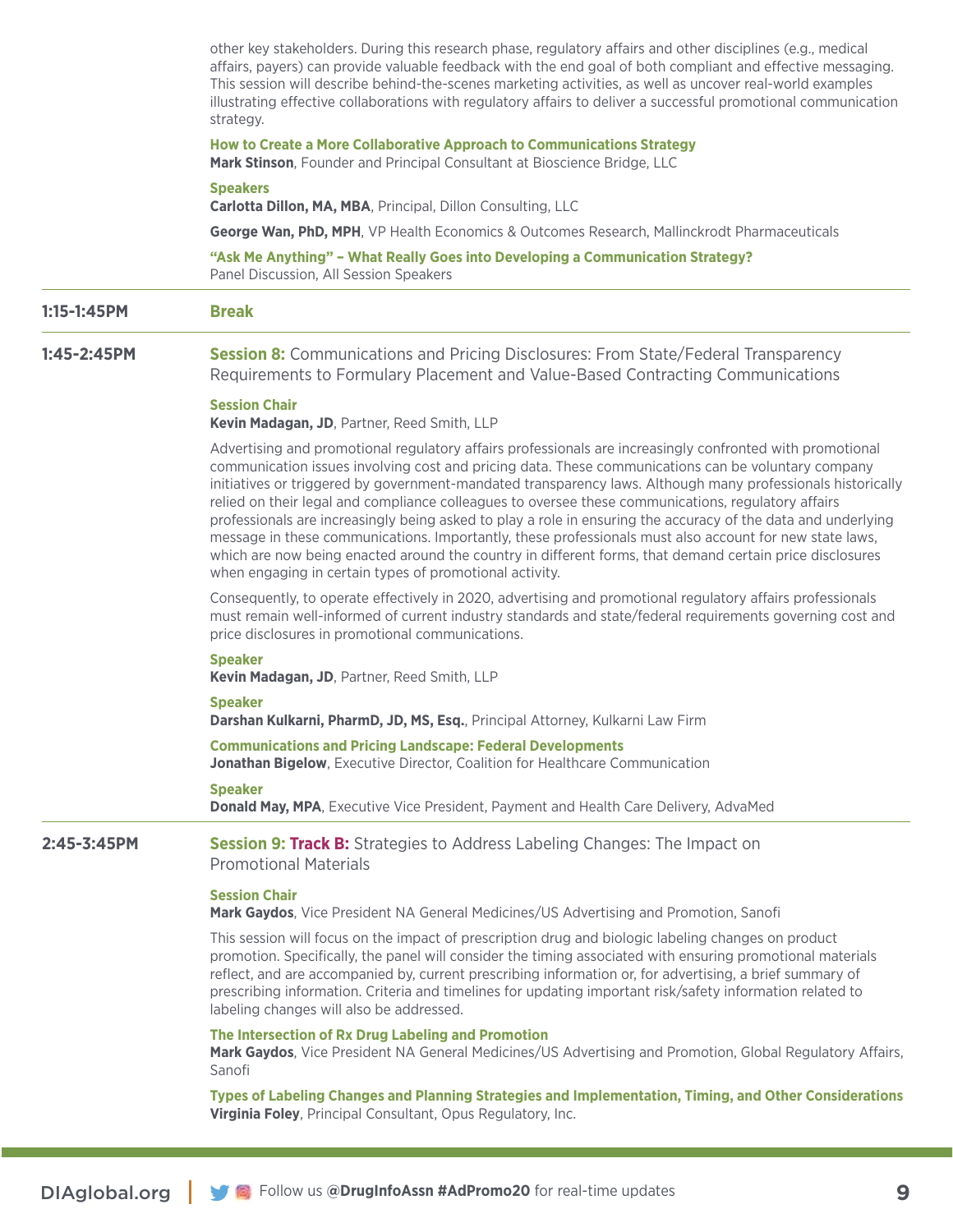|                               | <b>Legal Considerations</b><br>Dara Katcher Levy, JD, Attorney, Hyman, Phelps & McNamara, P.C.                                                                                                                                                                                                                                                                                                                                                                                                                                                                                                                                           |
|-------------------------------|------------------------------------------------------------------------------------------------------------------------------------------------------------------------------------------------------------------------------------------------------------------------------------------------------------------------------------------------------------------------------------------------------------------------------------------------------------------------------------------------------------------------------------------------------------------------------------------------------------------------------------------|
| 3:45-4:45PM                   | <b>Session 9: Track A:</b> Labeling Changes and the Impact on Medical Devices                                                                                                                                                                                                                                                                                                                                                                                                                                                                                                                                                            |
|                               | <b>Session Chair</b><br><b>Madhavi Bellamkonda, MSc, Director Regulatory Affairs, Advertising and Promotion, Abbott Vascular</b>                                                                                                                                                                                                                                                                                                                                                                                                                                                                                                         |
|                               | This session will be an engaging and interactive session that will focus on the impact of labeling changes in<br>the medical device industry. Specifically, the panel will delve into three aspects:                                                                                                                                                                                                                                                                                                                                                                                                                                     |
|                               | • Clinical trial data updates within labeling / not within labeling and impact on promotional claims                                                                                                                                                                                                                                                                                                                                                                                                                                                                                                                                     |
|                               | • Labeling changes and impact on Important Safety Information for Class III combination medical                                                                                                                                                                                                                                                                                                                                                                                                                                                                                                                                          |
|                               | • Planning and market implementation of a labeling change for a successful product launch                                                                                                                                                                                                                                                                                                                                                                                                                                                                                                                                                |
|                               | <b>Labeling for Devices Panel</b><br>Gerrit Nijveldt, MSc, Labeling Consultant, EASi                                                                                                                                                                                                                                                                                                                                                                                                                                                                                                                                                     |
|                               | <b>Speaker</b><br>Madhavi Bellamkonda, MSc, Director Regulatory Affairs, Advertising and Promotion, Abbott Vascular                                                                                                                                                                                                                                                                                                                                                                                                                                                                                                                      |
| DAY THREE   WEDNESDAY, MAY 20 |                                                                                                                                                                                                                                                                                                                                                                                                                                                                                                                                                                                                                                          |
| 11:00-11:15AM                 | <b>Welcome to Day Three</b>                                                                                                                                                                                                                                                                                                                                                                                                                                                                                                                                                                                                              |
|                               | <b>Session Chair</b><br>Micheline Awad, MBA, Director, Regulatory Affairs, Advertising and Promotion, Neurocrine Biosciences, Inc.                                                                                                                                                                                                                                                                                                                                                                                                                                                                                                       |
| 11:15AM-12:15PM               | <b>Session 10: Track B:</b> Promotion and What Rules Apply to Generic Drugs and Biosimilars                                                                                                                                                                                                                                                                                                                                                                                                                                                                                                                                              |
|                               | <b>Session Chair</b><br><b>Cheryl Roberts, JD, MS</b> , Senior Director Regulatory Affairs Lead, Mylan Pharmaceuticals                                                                                                                                                                                                                                                                                                                                                                                                                                                                                                                   |
|                               | As generic and biosimilar drug promotion becomes more prolific, this session will cover the rules of the<br>road for promotional review committees charged with overseeing promotional materials and media for<br>generic drugs and biosimilars. This session will review the regulatory landscape, new guidances, do's and<br>don'ts, common pitfalls, and the enforcement landscape surrounding generic and biosimilar drug promotion.<br>Attendees will gain insights into key regulatory considerations and factors that should guide their review of<br>generic and biosimilar drug promotional materials, across a range of media. |
|                               | <b>Promoting a Biosimilar Product: Explore the Nuts and Bolts</b><br>Marci Schentzel, Director, Regulatory Affairs, Mylan                                                                                                                                                                                                                                                                                                                                                                                                                                                                                                                |
|                               | <b>Avoiding the Pitfalls of Generic Drug Promotion</b><br>Julie Tibbets, JD, Partner, Goodwin Procter LLP                                                                                                                                                                                                                                                                                                                                                                                                                                                                                                                                |
| 12:15-1:15PM                  | Session 10: Track A: Considering the Implications of International Differences in Regulation<br>on Life Science Advertising and Promotions Regulatory Affairs                                                                                                                                                                                                                                                                                                                                                                                                                                                                            |
|                               | <b>Session Chair</b><br>Ratinder Dhami, MS, RAC, Director, Regulatory Affairs, Network Partners                                                                                                                                                                                                                                                                                                                                                                                                                                                                                                                                          |
|                               | Industry creates global marketing strategies for healthcare products but navigating the different adverting<br>and promotional requirements across regions can be difficult. This session will discuss the similarities and<br>differences in the regulations that govern Direct to Consumer Advertising (DTCA) for medical devices in<br>Canada, EU, and US. Presenters will describe key principles for advertising strategies in a global market and<br>provide an overview of the process and procedures that affect international reviews.                                                                                          |
|                               | <b>Optimizing Product Launch in Canada</b><br>John Wong, MPharm, Director, Regulatory Drug Advertising & Promotion, TPIreg/Innomar Strategies                                                                                                                                                                                                                                                                                                                                                                                                                                                                                            |
|                               | <b>Navigating International Waters for Social Media and DTCA</b><br>Madhavi Bellamkonda, MSc, Director Regulatory Affairs, Advertising and Promotion, Abbott                                                                                                                                                                                                                                                                                                                                                                                                                                                                             |
| 1:15-1:45PM                   | <b>Break</b>                                                                                                                                                                                                                                                                                                                                                                                                                                                                                                                                                                                                                             |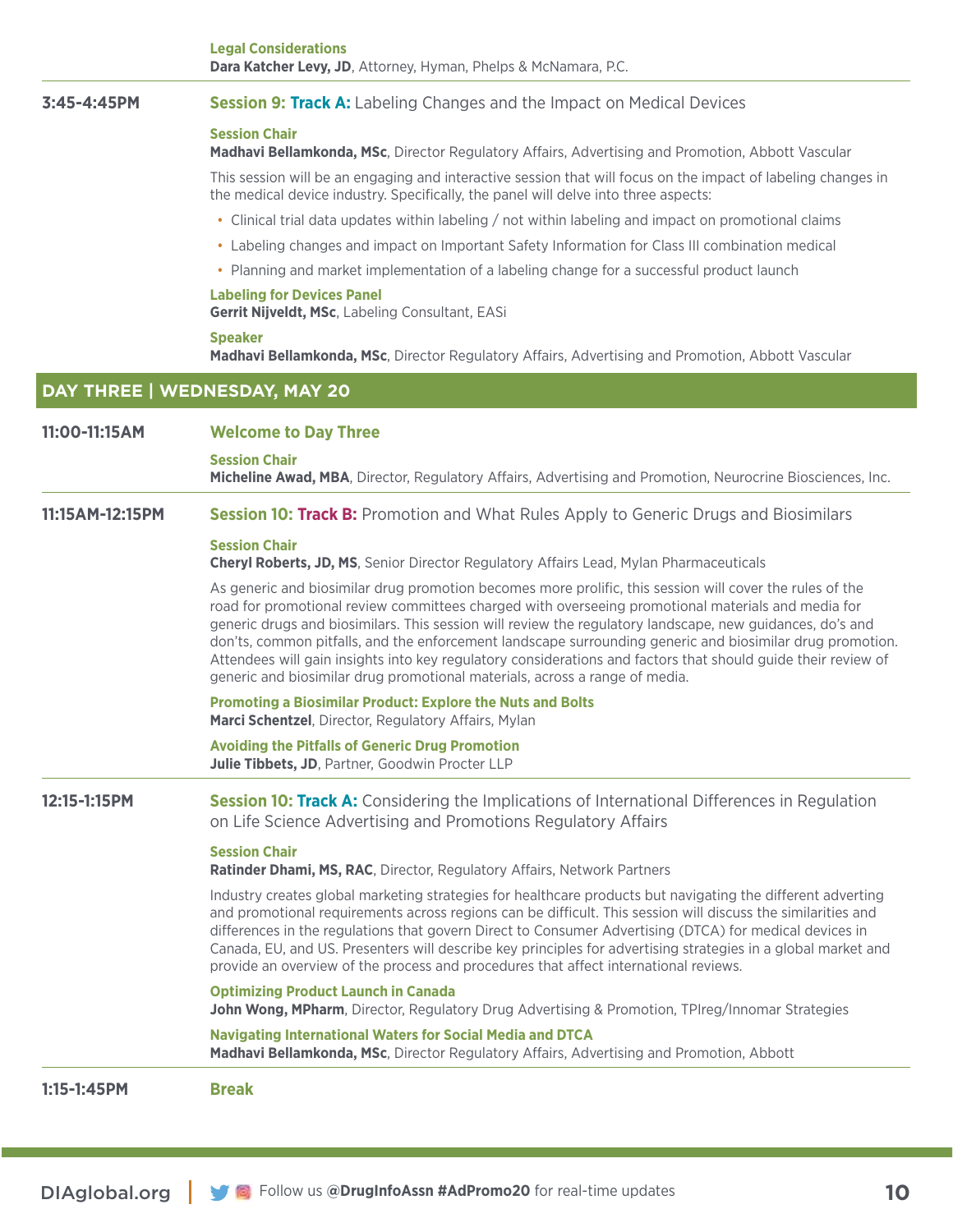| $1:45 - 2:45$ PM | <b>Session 11: Track B:</b> eCTD Use and Ad Promo Materials                                                                                                                                                                                                                                                                                                                                                                                                                                                                                                                                                                                        |
|------------------|----------------------------------------------------------------------------------------------------------------------------------------------------------------------------------------------------------------------------------------------------------------------------------------------------------------------------------------------------------------------------------------------------------------------------------------------------------------------------------------------------------------------------------------------------------------------------------------------------------------------------------------------------|
|                  | <b>Session Chair</b><br>Jason Cober, Lead Project Manager, OPDP, CDER, FDA                                                                                                                                                                                                                                                                                                                                                                                                                                                                                                                                                                         |
|                  | This session will provide an overview of the binding requirements and non-binding recommendations<br>provided in FDA's Final Guidance titled "Providing Regulatory Submissions in Electronic and Non-Electronic<br>Format – Promotional Labeling and Advertising Materials for Human Prescription Drugs." The presentation<br>will discuss the Promotional submission types that will be required in eCTD format beginning in June<br>2021. Additionally, the presenters will discuss common questions and topics raised by Industry related to<br>promotional eCTD Submissions and provide the FDA's perspective along with real world solutions. |
|                  | <b>Providing Regulatory Submissions in Electronic and Non-Electronic Format</b><br>Jason Cober, Lead Project Manager, OPDP, CDER, FDA                                                                                                                                                                                                                                                                                                                                                                                                                                                                                                              |
|                  | Promotional Labeling and Advertising Materials for Human Prescription Drugs<br><b>Josephine Secnik, MBA, MS, Director, Ad Promo Regulatory Affairs, Eli Lilly and Company</b>                                                                                                                                                                                                                                                                                                                                                                                                                                                                      |
| $2:45 - 3:15$ PM | <b>Closing Remarks and Live Q&amp;A</b>                                                                                                                                                                                                                                                                                                                                                                                                                                                                                                                                                                                                            |
|                  | <b>Session Chair</b><br>Micheline Awad, MBA, Director Regulatory Affairs, Advertising and Promotion, Neurocrine Biosciences, Inc                                                                                                                                                                                                                                                                                                                                                                                                                                                                                                                   |
|                  | <b>Session Co-Chair</b><br>Kimberly Belsky, MS, Executive Director, Regulatory Policy and Intelligence, Regulatory Affairs, Mallinckrodt<br>Pharmaceuticals                                                                                                                                                                                                                                                                                                                                                                                                                                                                                        |
| 3:15PM           | <b>Conference Adiourns</b>                                                                                                                                                                                                                                                                                                                                                                                                                                                                                                                                                                                                                         |